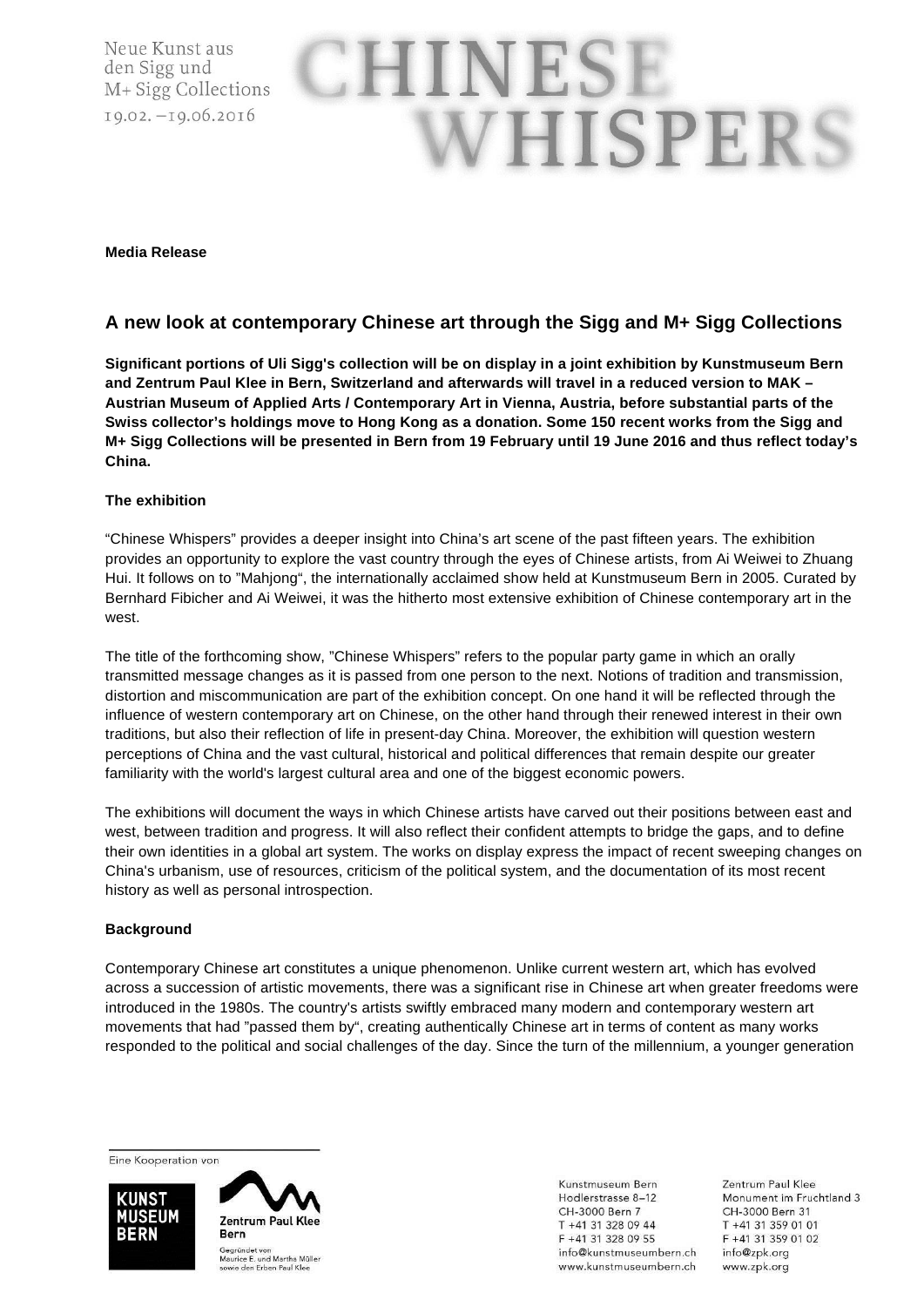of artists has emerged that is both active at the very forefront of the global art scene and deeply committed to China's own rich artistic heritage.

#### **A far-sighted Swiss collector**

In the late 1970s, Uli Sigg – Swiss business journalist, entrepreneur, a former Swiss ambassador to China (1995- 1998) and art collector – became interested in contemporary Chinese art, and was its first systematic collector. Rather than following his own personal taste, he deliberately built his collection in the representative manner of a national gallery of art. Boasting over 2,200 works by some 350 artists, and representing various genres across forty years of Chinese art history, Sigg's is considered to be the world's largest collection of contemporary Chinese art to date. Sigg has always wanted to return his unique collection to its country of origin. In 2012, having found the ideal venue in the new M+ museum for visual culture, West Kowloon Cultural District, Hong Kong, he donated a large part of his collection to what will be one of the world's largest museums. Designed by the Swiss architecture office, Herzog & de Meuron, it is due to open in 2019. The M+ Sigg Collection will constitute the foundation of the M+ museum collection. Alongside a selection of works from Uli Sigg's donation to M+, "Chinese Whispers" also presents many pieces from his still increasing private Sigg Collection.

#### **A joint exhibition**

"Chinese Whispers" is the most ambitious joint project to date by Kunstmuseum Bern and Zentrum Paul Klee, which since mid-2015 operate under one umbrella foundation. Two of Bern's major cultural institutions will provide over 4,000sqm/44,000sqft of gallery space for the public display of 150 exciting works of contemporary Chinese art, including several spectacular installations.

In spring 2017, "Chinese Whispers" will be shown in a reduced version at MAK – Austrian Museum of Applied Arts / Contemporary Art in Vienna, Austria. From 2019 onwards, the M+ Sigg Collection will be on permanent display in Hong Kong.

#### **The artists**

Ai Weiwei, Cao Fei, Cao Kai, Charwei Tsai, Chen Ke, Chen Chieh-jen, Chen Wei, Chi Lei, Chow Chun Fai, Chu Yun, Cong Lingqi, Ding Xinhua, Duan Jianyu, Fang Lijun, Feng Mengbo, He Xiangyu, Hu Xiangqian, Jiang Zhi, Jing Kewen, Jin Jiangbo, Jun Yang, Kan Xuan, Li Dafang, Li Shan, Li Songhua, Li Songsong, Li Tianbing, Li Xi, Liang Yuanwei, Liu Ding, Liu Wei, Lu Yang, MadeIn Company / Xu Zhen, Ma Ke, Mao Tongqiang, Ming Wong, Ni Youyu, O Zhang, Pei Li, Peng Wei, Qiu Qijing, Qu Yan, Shao Fan, Shao Wenhuan, Shen Shaomin, Shen Xuezhe, Shi Guorui, Shi Jinsong, Song Dong, Song Ta, Sun Yuan / Peng Yu, Tian Wei, Tsang Kin-Wah, Wang Qingsong, Wang Wei, Wang Xingwei, Adrian Wong, Xiao Yu, Xie Qi, Xin Yunpeng, Xu Di, Xue Feng, Yan Lei, Yang Meiyan, Ye Xianyan, Zeng Han, Zhang Jianjun, Zhang Xiaodong, Zhao Bandi, Zheng Guogu, Zhuang Hui.

Eine Kooperation von





Kunstmuseum Bern Hodlerstrasse 8-12 CH-3000 Bern 7 T +41 31 328 09 44 F +41 31 328 09 55 info@kunstmuseumbern.ch www.kunstmuseumbern.ch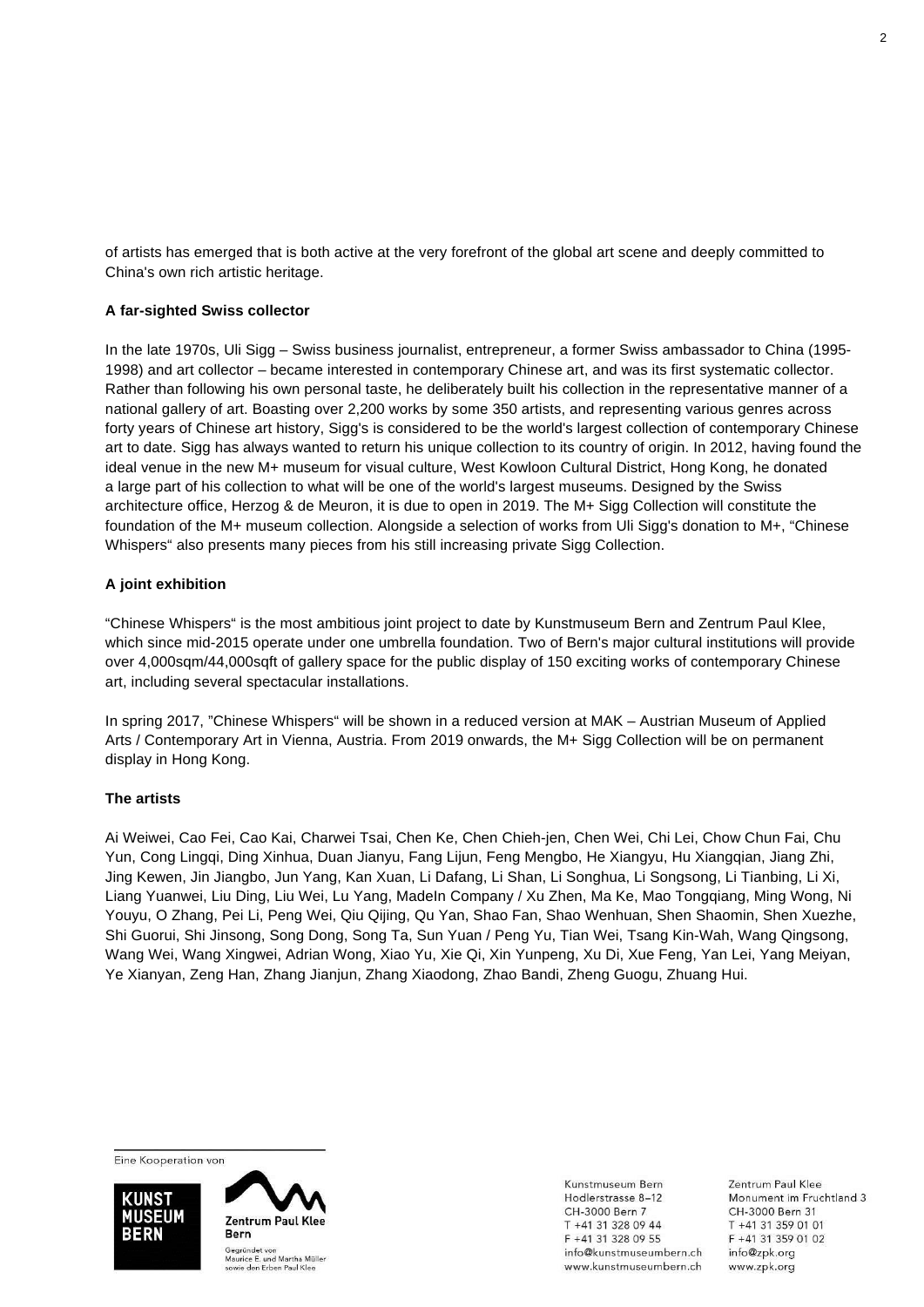| <b>Duration:</b>        | 19 February until 19 June 2016                                                    |
|-------------------------|-----------------------------------------------------------------------------------|
| <b>Venues:</b>          | Kunstmuseum Bern & Zentrum Paul Klee, Bern, Switzerland                           |
| Number of works:        | 150 works and groups of works by 72 artists                                       |
| <b>Exhibition area:</b> | 4,100sqm / 44,132sqft                                                             |
| Curator:                | Kathleen Bühler, Curator, Contemporary Art, Kunstmuseum Bern                      |
| <b>Committee:</b>       | Peter Fischer, Director, Zentrum Paul Klee                                        |
|                         | Matthias Frehner, Director, Kunstmuseum Bern                                      |
|                         | Pi Li, Curator, Collection at M+ Museum for visual culture, West Kowloon Cultural |
|                         | District, Hongkong                                                                |
|                         | Uli Sigg, Collector, Mauensee, Switzerland                                        |
| <b>Further event:</b>   | MAK - Austrian Museum of Applied Arts / Contemporary Art, Vienna, Austria         |
|                         | 18 January - 16 April 2017                                                        |

An exhibition catalogue (in German and English), approx. 360 pages, with numerous color plates, will be published by Prestel Verlag.

#### **The exhibition is being held under the patronage of**

Johann Schneider-Ammann, President of the Swiss Confederation Bernhard Pulver, State Councillor, Canton Bern Alexander Tschäppät, Mayor of Bern Rolf Dähler, President, Burgergemeinde Bern

#### **Loans**

Sigg Collection M+ Sigg Collection | M+ Museum for visual culture, West Kowloon Cultural District, Hongkong

Eine Kooperation von





Kunstmuseum Bern Hodlerstrasse 8-12 CH-3000 Bern 7 T +41 31 328 09 44 F +41 31 328 09 55 info@kunstmuseumbern.ch www.kunstmuseumbern.ch